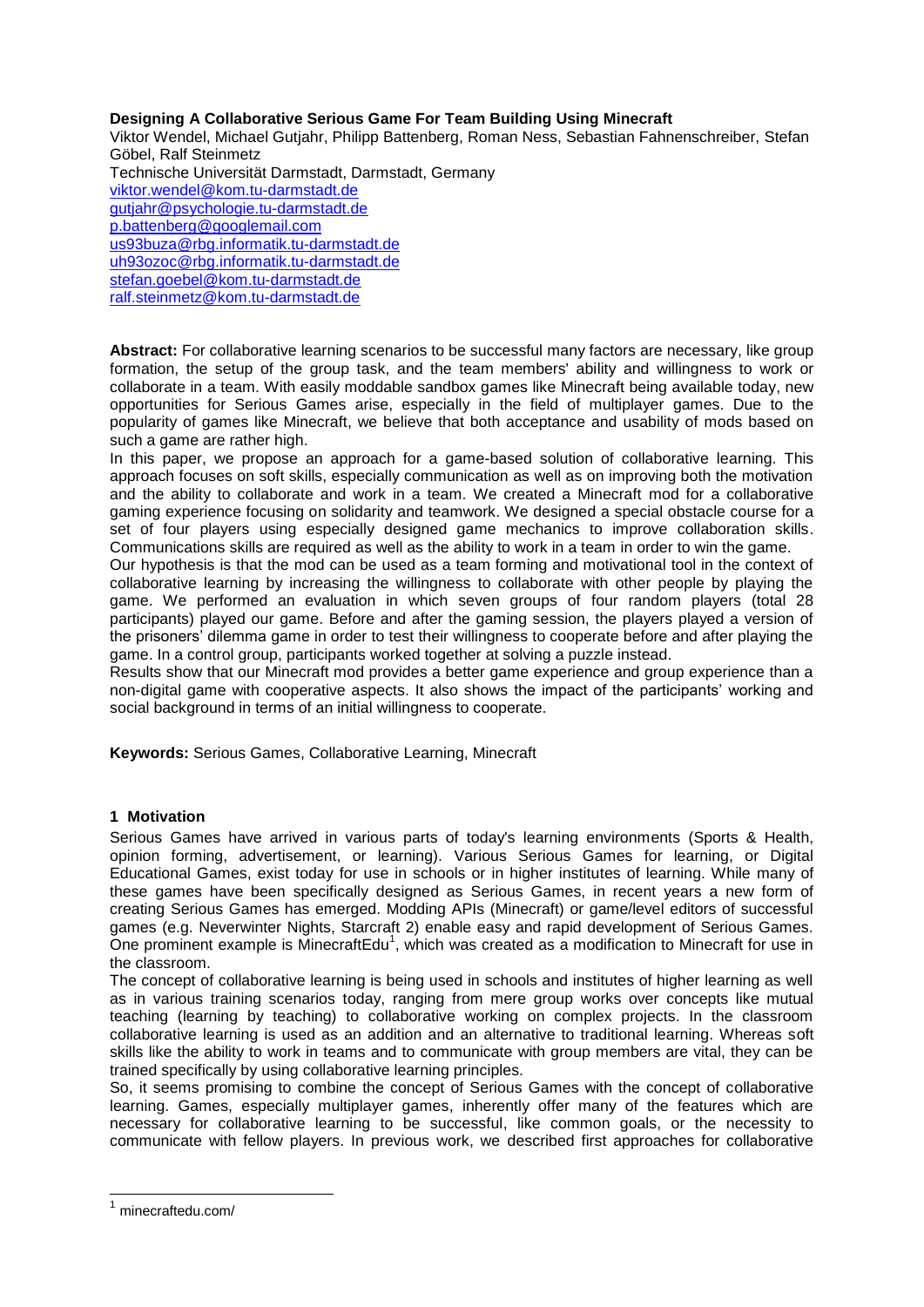multiplayer Serious Games focusing on either collaboration itself (Wendel et al. 2013) or for using such a game for learning specific contents (Wendel et al. 2010).

In this paper, we propose a new approach for designing collaborative multiplayer Serious Games with the purpose of training soft skills, focusing on the ability and the willingness to collaborate and to work in a team. This concept is based both on previous work, and on concepts for collaborative learning (Johnson and Johnson 1994) and for collaborative gaming (Zagal et al. 2006). Our hypothesis is that our game design can be used to create games which encourage collaborative and team focused behavior and subsequently for a training of those soft skills.

We decided to implement these concepts by creating a Minecraft mod. The basic functionality is identical with Minecraft, thus enabling an easy access. Our hypotheses are as follows: A digital serious multiplayer game for cooperation...

- 1. ... provides better user experience for the player ...
- 2. ... leads to more trust in the other group members ...
- 3. ... leads to more cooperative behavior ...

...than a common game that includes aspects of multiplayer cooperation (e.g. a puzzle).

We performed an evaluation with 28 participants. One group played our game for 25 minutes. A second group of participants worked together at solving a puzzle game for 25 minutes instead of playing our game. Results showed, that the participants were much more willing to collaborate using our game.

## **2 Related work**

## **2.1 Digital Educational Games**

In the field of Digital Educational Games, or game-based learning, the research is mainly focusing two aspects: Motivation for the use of Serious Games for learning, and Serious Game design. The use and potential of Serious Games has been argued by (Gee 2003), (Prensky 2003), (Squire 2003) and (Van Eck 2006) in terms of learning, or (Delwiche 2006), (Steinkühler 2004), or (Mansour and El-Said 2008) in terms of Serious Games design. (Harteveld 2011) provides useful guidelines looking at the design process from the three dimensions reality, meaning, and play. A Serious Game design document is provided in (Bergeron 2006).

## **2.2 Collaborative Learning**

This work is mainly based on concepts derived from (Johnson and Johnson 1994) which identified five essential elements which foster cooperative work in face-to-face groups. (Zea et al. 2009) provide first concepts for introducing collaborative learning techniques into educational video games. Apart from that approach, Computer-supported Collaborative Learning (CSCL) research mainly focuses on elearning tools, like shown in (Onrubia and Engel 2009), or (Larusson and Altermann 2009). Concepts from those traditional CSCL fields of application might be transferable to Serious Games, too.

## **2.3 Motivation in Games**

(Prensky 2002) argues that games can provide the necessary motivation for people who otherwise are not properly motivated to learn. However, in order for (Serious) games to be motivational, they need to fulfill several requirements. The game needs to provide the right amount of challenge (Gee 2003), (Lepper and Henderlong 2000). The concept of '*Flow*' as first proposed by (Csikszentmihalyi 2000) and later refined especially for games by (Sweetser and Wyeth 2005) becomes important in this context.

## **2.4 User Experience and Collaboration**

User experience is a versatile construct that describes the whole experience a user has by playing a game (Nacke 2009). This includes aspects of cognition, emotion, physiology, etc. This is to say many aspects like positive and negative emotion, cognitive load and arousal, usability, immersion and flow (and many more) are part of this experience. To measure trust and cooperative behavior we used the prisoner's dilemma game approach of (Sheese and Graziano 2005). This approach allows differing between trust and cooperative behavior.

## **2.5 Creating Games with Minecraft**

Today, Minecraft is already being used in various projects in schools (Duncan 2011), (Bayliss 2012), (Levin 2011), (Shifter 2012). The most prominent example is MinecraftEdu, a modification of Minecraft especially for a use in the classroom. As an official modding API is not yet released, the most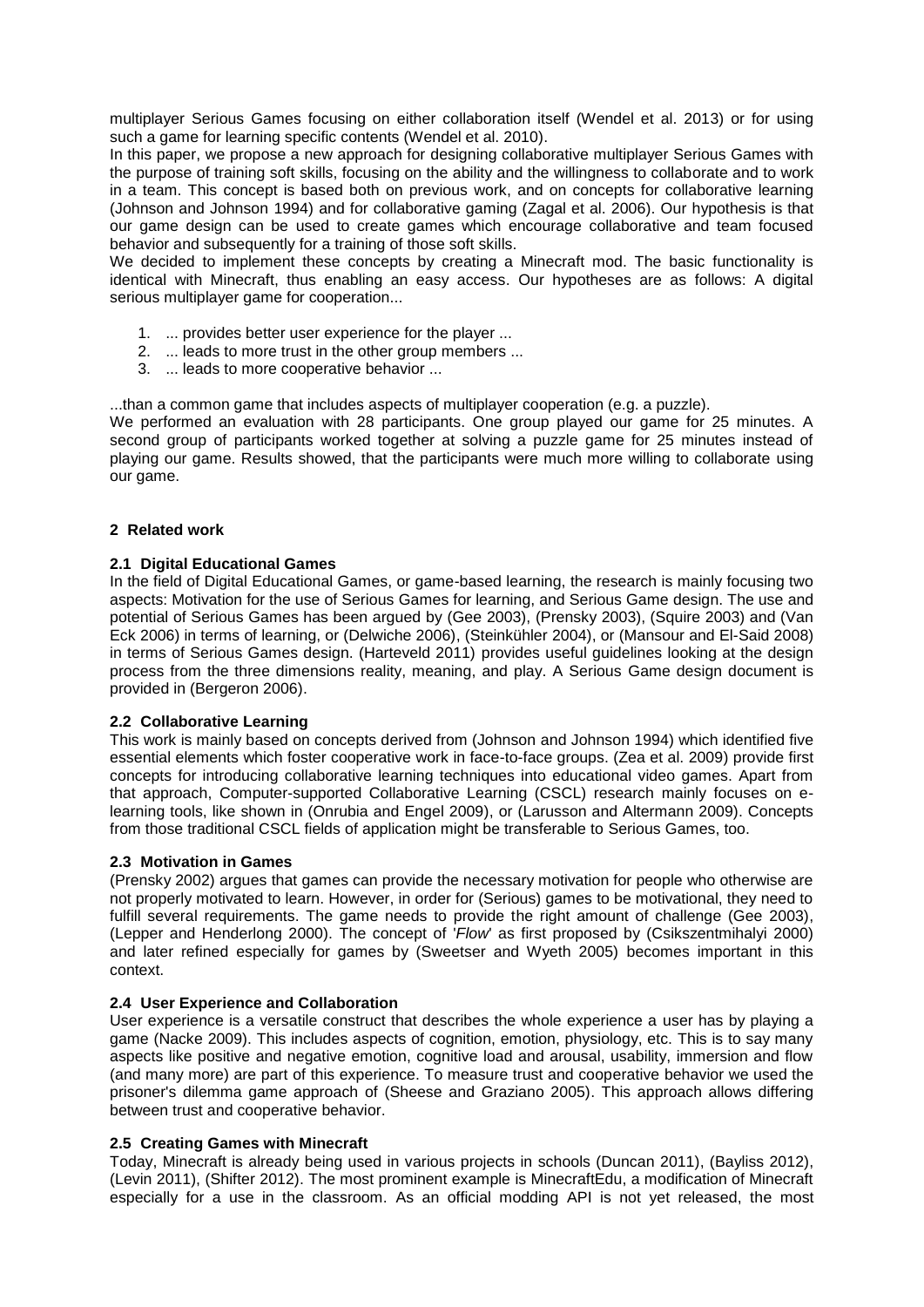promising alternative is the use frameworks Bukkit<sup>2</sup> and Spout<sup>3</sup>. As tutorials and documentation are very rare, the most important resources are the respective APIs. Using the Spoutcraft client instead of the original Minecraft client, client-sided modifications are also possible without touching the client itself. The complete modification is done inside a server-sided plugin similar to Bukkit.

# **3 Approach**

# **3.1 Game Design Foundations**

Our game design is based on the five essential elements which according to (Johnson and Johnson 1994) foster cooperative work in face-to-face groups:

- *Positive Interdependence*: knowing to be linked with other players in a way so that one cannot succeed alone
- *Individual Accountability*: individual assessment of each student's performance and giving back the results to both the group and the individual
- *Face-to-Face Promotive Interaction*: Promoting each other's success by e.g. helping, encouraging and praising
- *Social Skills*: Interpersonal and small group skills are vital for the success of a cooperative effort
- *Group Processing*: Group members discussing their progress and working relationships together

We also take into account the rules and pitfalls as to regard when designing collaborative games as stated by (Zagal et al 2006):

- Lesson 1: To highlight problems of competitiveness, a collaborative game should introduce tension between perceived individual utility and team utility.
- *Lesson 2:* To further highlight problems of competitiveness, individual players should be allowed to make decisions and take actions without the consent of the team.
- *Lesson 3:* Players must be able to trace payoffs back to their decisions.
- *Lesson 4:* To encourage team members to make selfless decisions, a collaborative game should bestow different abilities or responsibilities upon the players.
- *Pitfall 1:* To avoid the game degenerating into one player making the decisions for the team, collaborative games have to provide a sufficient rationale for collaboration.
- *Pitfall 2:* For a game to be engaging, players need to care about the outcome and that outcome should have a satisfying result.
- *Pitfall 3:* For a collaborative game to be enjoyable multiple times, the experience needs to be different each time and the presented challenge needs to evolve.

The use of these fundamental elements for a game design for collaborative multiplayer Serious Games is described in more detail in (Wendel et al. 2013). In this paper, we address how a game can be designed based on these rules and guidelines in order to create a collaborative multiplayer game specifically for enhancing teamwork and collaboration.

# **3.2 Game Design for Team Building**

Based on the foundations stated in the previous section, we derived the following game elements for creating a necessity for collaboration inside a team-based multiplayer game. Our design is for a team of four players.

# *3.2.1 Minecraft (sandbox) mechanic*

By the nature of the game, players are able to control their character in the way they want. They cannot be forced to certain decisions. At several points throughout the game, players will have to choose between selflessly helping the team (by getting themselves into danger) or staying safe. However, the team can never force one player to do something. This implements *Lesson 2*.

2 http://bukkit.org/

<sup>3</sup> http://get.spout.org/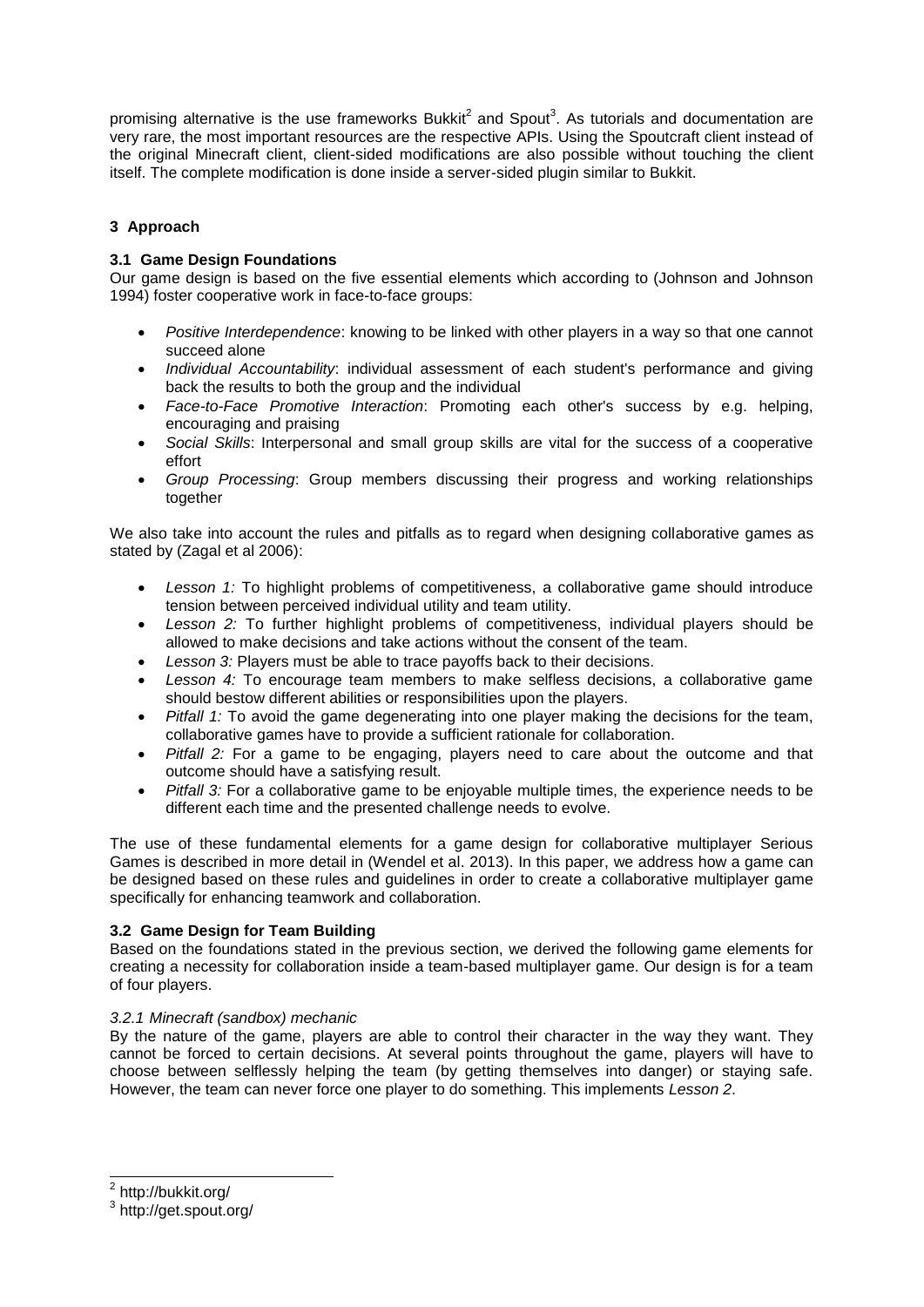#### *3.2.2 Creation of a common goal*

The players are provided with a background story telling them what they need to do in order to win the game and what failure means. The players' task is to save the 'last gnome on earth' (idea from the *Left For Dead 2* gameplay mutation). If they are not able to save that gnome in time, the game will be lost. There are only two possible outcomes: victory and failure. By providing the players with such a narrative background, a foundation for the fact that players need to care about the outcome is created. This way we address *Pitfall 2*. Moreover, it becomes clear that the game cannot be won alone. If the players achieve their goal, they all won, if someone fails, the whole team fails. This refers to *Positive Interdependence*.

#### *3.2.3 Player Separation*

According to (Reuter et al. 2012), '*Player Separation'* is a concept for multiplayer puzzles. In our concept, we use player separation to prevent one player from being able to solve all tasks (*Pitfall 1*). When players are physically divided only those players being present at position x can solve the respective puzzle there. Thus, we also address *Lesson 4*; we bestow players with different abilities, whereas the abilities are based on their location.

#### *3.2.4 Gnome Handling*

The handling of the gnome is vital for the game mechanics. Only one player at a time can carry the gnome. This player will continuously slow down until he/she cannot move at all. Furthermore, this player cannot jump. This mechanic forces players to hand over the gnome between each other in order to be able to move the gnome forward and to overcome certain obstacles. This mechanic implements *Positive Interdependence* as well as *Lesson 1*. Players might always decide to take over the gnome (team utility), getting into danger of being caught by enemies following them or just to try to stay safe by not carrying the gnome. Here, it is important for players to learn about the consequences of their choices (*Lesson 3*). Staying safe while the fellow player, which is carrying the gnome, becomes too slow, thus getting caught by enemies might lose the game.

#### *3.2.5 Team Highscore*

At the beginning and at the end of a game session, the players can see the highscore including their own score provided they won the game. This rather simple method prevents *Pitfall 3*, as it creates a motivation to beat the highscore, thus to play the game again. As the collaborative puzzles are changing from game session to game session, the challenge is renewed each game, making another game session interesting, again.

#### *3.2.6 Need for Communication*

Resulting from the player separation, players often possess information which the other part of the team needs (see Section 3.3). This makes communication inevitable. Also, telling another player that he/she needs to take over the gnome is necessary. Several puzzles require the players to coordinate their actions (see Section 3.3), thus making communication essential. This requires *Social Skills* and *Group Processing*. During this procedure, also *Face-to-Face Promotive Interaction* takes place.

We did, however, not directly incorporate *Individual accountability* into our design, as is seems rather counter-intuitive to reward selfish actions. Furthermore, it should not be important which player pressed a button but rather that the team figured out which button to press together.



**Figure 1:** Colored Lever Puzzle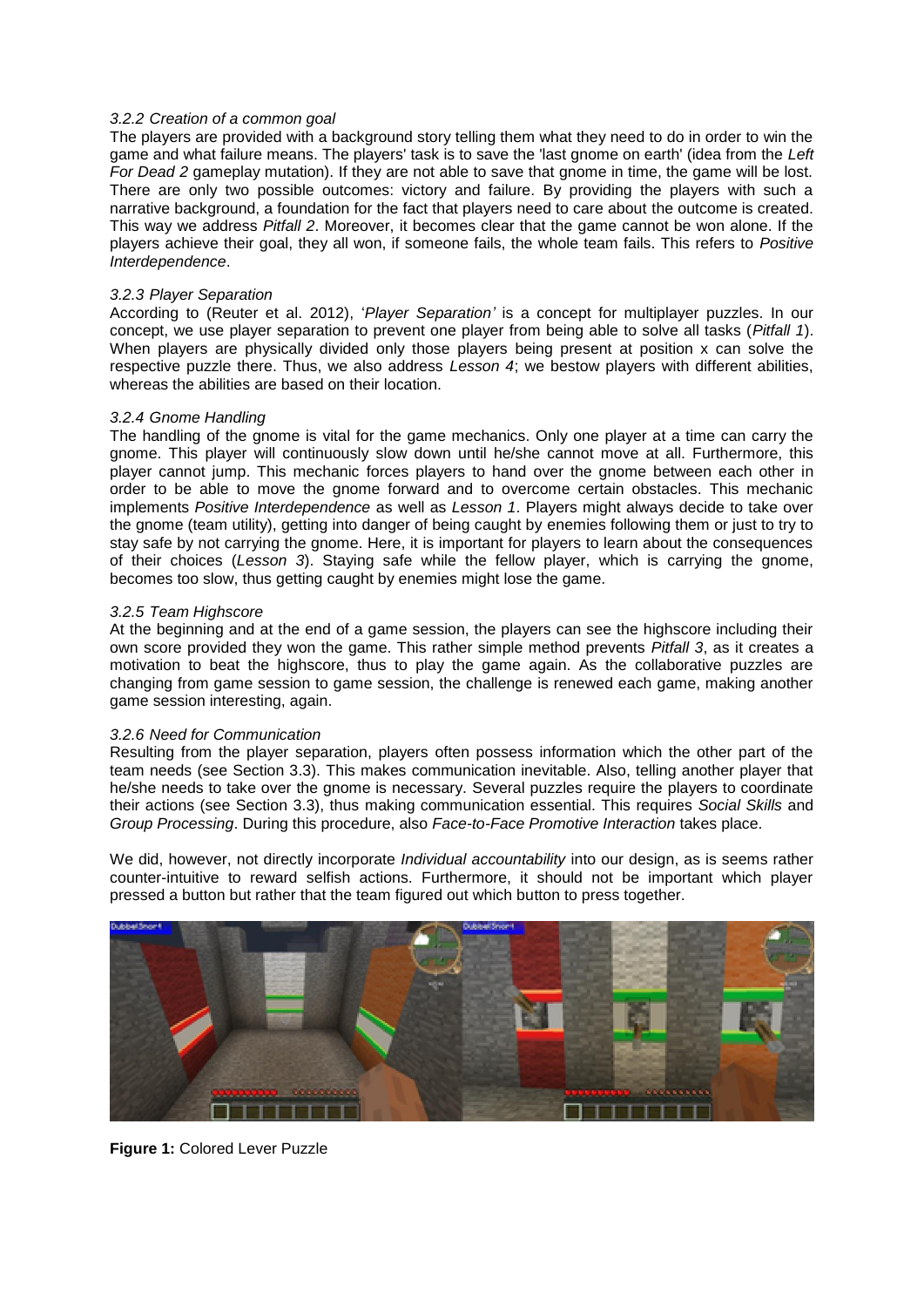## **3.3 Collaborative Puzzles**

The collaborative puzzles we designed are based on the concepts for multiplayer puzzles as described in (Reuter et al. 2012). We make use of the concepts of *'Player Separation'* and *'Heterogeneous Resources'*. Using these, we designed the following puzzle types:

- *Lever Puzzle*: This puzzle is based on player separation. Players of both parts need to pull levers in order to open doors, etc. This simple puzzle prevents single players from being able to advance alone.
- *Lever Color Puzzle*: An extension to the previous puzzles is coloring levers. Players need to know which levers the have to pull. The information is given to the other part of the team such that they need to find that information and provide their teammates with it. The information is a resource which at first is only available to one part of the team (see Figure 1).
- *Gnome Button*: We introduce a special button which can only be pressed by the player possessing the gnome. This supports the *'Heterogeneous Resources'* feature.
- *Simple Math Puzzle*: Again, using division of information, we designed math puzzles in the form of: *'Find d*'. Hints are given in the form of  $'d = c + 5$ ,  $'c = b - 3'$ ,  $'b = a + 1'$ , and  $'a = 8'$  with one part of the team having the first and the third hint and the other part having the other hints. This puzzle can only be solved if the team can give information back and forth.
- *Heavy Block*: At some points, the players need to place a block in order to create a step to climb. Therefore, a heavy block needs to be moved from a starting point to its destination. The player carrying the block cannot move so that the players need to form a human chain to pass the block on. This requires all four players to move and work together.
- *Difficult Terrain*: This puzzles type requires the gnome to be carried to several locations to press the gnome button there. The terrain is designed in a way such that one has to move a long way alone. However, handing over the gnome at special locations shortens the distance drastically. This requires all four players to move and work together.



**Figure 2:** Schematic level overview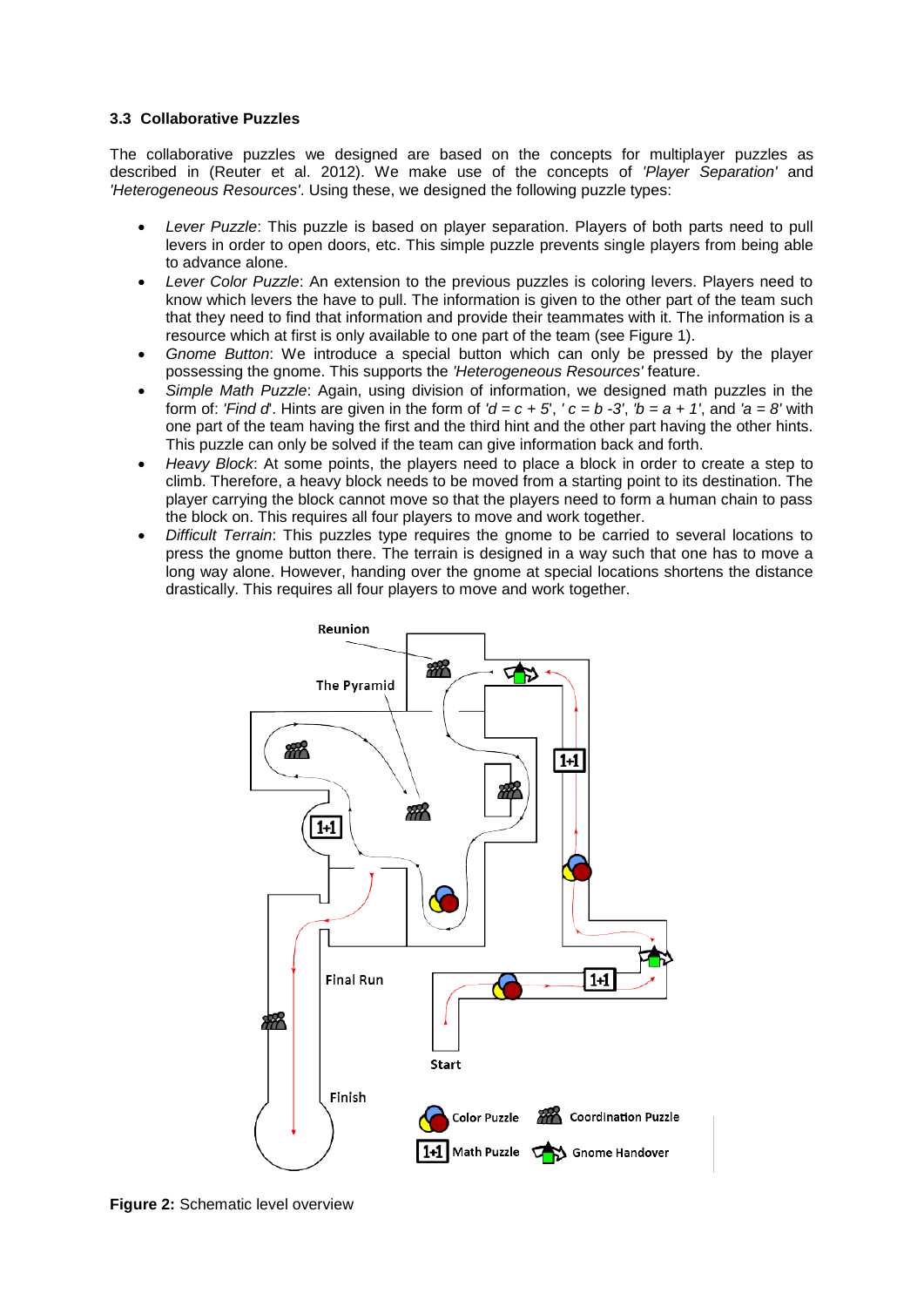## **4 Implementation**

## **4.1 Spout and Bukkit**

As it seemed reasonable to be able to use our Mod with future Minecraft versions, we decided not to mod the Minecraft client itself, but instead to use the Bukkit framework. This way, it is possible to create a Mod which can be used together with other available mods due to the modularized use of mods in the Bukkit framework. The access to the client is limited without modding the client itself. Therefore, we decided to use spout, which is a framework enabling multiplayer Bukkit plugins with an access to the client when using the SpoutCraft client. The SpoutCraft client is a modified version of the Minecraft client. Thus, using the SpoutCraft client and SpoutPlugin as a plugin for Bukkit, a server-side API for client side changes is available.

## **4.2 Level Design**

All players start the game together in one room. From there they can decide which two players will walk through the hallway carrying the gnome. The remaining two players will help them from upstairs. Once two players used the one-way teleporters towards the gnome hall, and they pick up the gnome, the game actually starts. The players then move along the hallway as shown in Figure 2. Throughout the game, the players will solve colored-levers-puzzles (colored circles), math puzzles (numbers). At the points with the gnome symbol, the gnome is handed over to the other two players, effectively switching roles. The icon with the four players means that the *'Player Separation'* is revoked and all four players meet to solve a task. The pyramid is a puzzle where all players need to build stairs with heavy steps by forming a human chain. During the red arrow parts, the players are under time pressure, as they are chased by zombies. This is in the beginning during the colored-lever-puzzles and the math puzzles and in the last part as to create a thrilling finale. Players need to run while being chased by zombies. They need to hand over the gnome frequently while pulling a lot of levers in order to open doors. Moreover, the terrain is difficult in this part so that handing over the gnome becomes more vital.

## **4.3 Modded Features**

Following, we describe in detail the main features which were created for this mod in order to implement our game design.

## *4.3.1 Building Restrictions*

Free placement of blocks as well as destroying blocks was forbidden. This was necessary in order to prevent players from creating shortcuts.



**Figure 3:** Gnome Sockets

## *4.3.2 Gnome Handling*

To prevent deadlocks due to Minecraft game mechanics (i.e. items despawn (disappear) after a few minutes when dropped), it was forbidden to throw or drop items. The gnome and the heavy blocks are passed from one player to another by clicking on the receiving player if he/she is close enough. In addition to that, special gnome related blocks (sockets) have been created. In Figure 3, those blocks are shown: from left to right: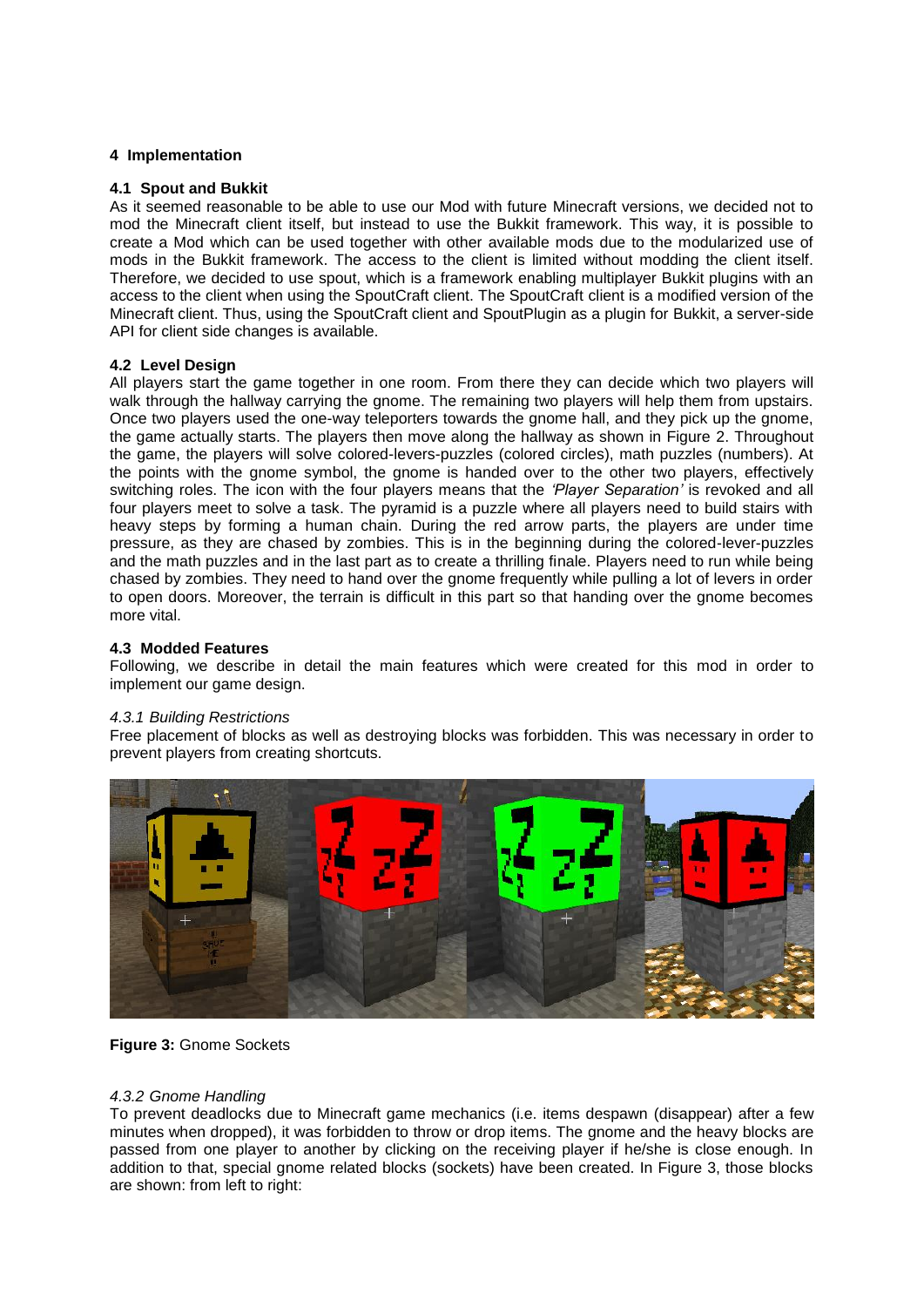- *StartSocket:* Players receive the gnome from there
- *SleepSocket:* The gnome can be placed there (this is used for puzzles where all four players need to be able to move)
- *SleepSocket with gnome:* The gnome can be taken back from there
- *EndSocket:* The players need to bring the gnome there to win the game

## *4.3.3 Logic Elements*

The most important part of our mod is the logic-packet. It enables the freely definable combination of levers and buttons with doors and triggering of events without the 'redstone'-related delay<sup>4</sup>. Our logic system is based on two elements: triggers and responses. They are connected via a context. A context can have more than one trigger or response. They can be connected via logical ANDs and ORs. Whenever a trigger is fired, it sends an event to its context which checks the logical condition and sends a signal to the responses if the condition becomes true (see Figure 4).

## *4.3.4 Zombie Control*

Our game design requires some sort of pressure at some points in the game. We create that pressure in form of time pressure. The players need to solve puzzles while being chased by zombies. Zombies are entities which are originally available in Minecraft. Therefore, a ZombieManager package was created providing functionalities for spawning zombies at desired locations, despawning zombies, setting targets and movement speed.



**Figure 4:** Logic Control

# **5 Evaluation**

## **5.1 Participants**

28 participants attended the study. Their age ranged from 21 to 45 years (*m=25.81; sd=5.16*). Two were female, 24 were male, two more did not name their age and gender. The mean time of playing video-games a week was *9.04* hours (*sd=10.64*).

# **5.2 Design**

The study has a 2-factorial design between subjects. The independent variable is the kind of cooperative game (puzzle/ Minecraft). As dependent measurement a user experience questionnaire, a questionnaire asking for the quality of group-cooperation and a version of the prisoner's dilemma game was used (see Table 1).

**Table 1:** Prisoner's Dilemma Game

|                          | Own decision |                     |
|--------------------------|--------------|---------------------|
| Decision of other player | Share        | Do not share        |
| Share                    | Small candy  | Choice of big candy |
| Do not share             | nothing      | Small random candy  |

 4 'Redstone' is part of the vanilla Minecraft used to create logical circuits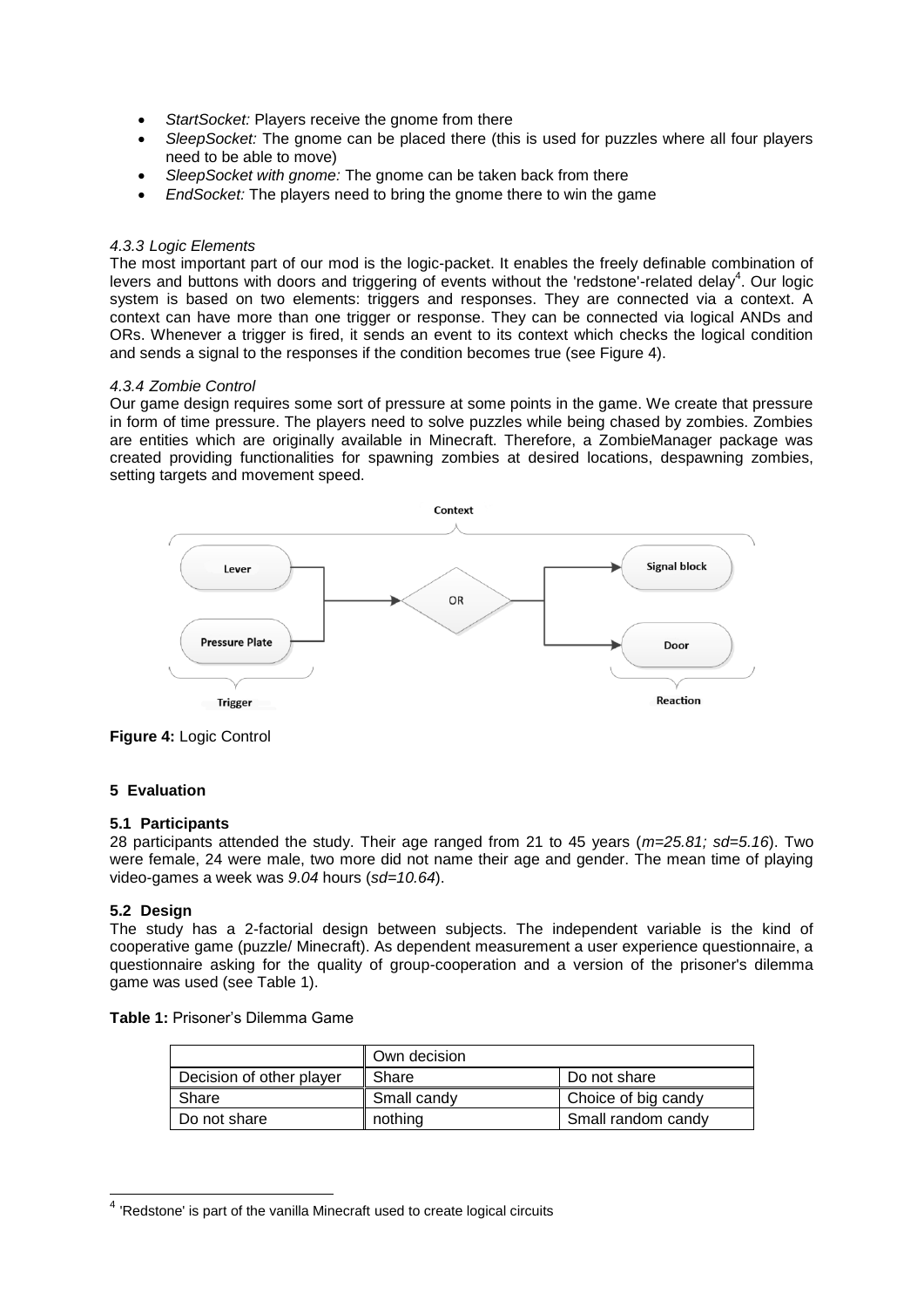# **5.3 Stimuli**

The two games used were our Minecraft mod and a puzzle consisting of 2000 parts. The user experience questionnaire includes 7 sub-scales of user experience (negative emotion, positive emotion, cognitive load, motivation, immersion, flow and arousal). Each sub-scale includes three items (e.g. frustration, anger, boredom for negative emotion). Each of these items has to be answered on a 10 point scale. An evaluation of 145 of these user experience questionnaires using different games and settings showed a Cronbach's Alpha of *.93*, this is to say the questionnaire is measuring one homogeneous construct.

The group-cooperation questionnaire is based on the design elements for collaborative multiplayer Serious Games presented in (Wendel et al. 2012). It includes items like *'the communication in the group was good'*.

The prisoner's dilemma game has been conducted with the reward system shown in Table 1. The game includes two questions: At first, in respect to (Sheese and Graziano 2005): *'please mark with a cross the answer you think your opponent will choose*'. This enables to differ between uncooperative behavior that is caused by fear (of the opponent's choice) and hostility. The second question was *'please mark with a cross the answer you like to choose*'. In contrast to common versions of the prisoner's dilemma game the opponent was unknown (chosen randomly from the group members) because it is aimed to measure trust in the group and not in a specific person.

## **5.4 Aggregation**

For the evaluation the data has been aggregated as followed. For each participant the mean of the items of the UX and the group cooperation questionnaire was built. For the prisoner's dilemma game the deviation between the two rounds was build. Therefore *cooperate* was rated with a value of '*+1*' and not cooperate was rated with a value of '*0*'. The value of the second round was subtracted from the value of the first round. So, participants who did not change their behavior had a value of '*0*', those how chanced from cooperate to not cooperate have a value of *'-1'* and those changing from not cooperate to cooperate have a value of *'+1'*.

## **5.5 Analysis**

To analyze the data a two tailed ANOVA (between subjects) with the kind of game as independent measurement has been conducted for each depended variable (UX Questionnaire, group-cooperation questionnaire and the prisoner's dilemma game).

## **5.6 A Priori**

It was more fun (*F(1,22)=3.73; p=.066*) to play the Minecraft Mod (*m=6.70; sd=0.90*) than to play the puzzle (*m=5.85; sd=1.23*). The group-interaction has been rated more positive (*F(1,22)=3.94; p=.060*) by playing the Minecraft Mod (*m=8.15; sd=0.70*) than by playing the puzzle (*m=7.43; sd=1.05*). Neither the expectation of the behavior of the other nor the own chooses of the prisoner's dilemma game are different in dependency of the kind of game (*p>.20*).

# **5.7 Discussion**

## *5.7.1 Hypotheses*

We hypothesized that our digital multiplayer game will lead to a better user experience than a common non-digital game with cooperative aspects. In fact, the user experience questionnaire as well as the group-cooperation questionnaire showed that the experience was better while playing the digital multiplayer game. So this hypothesis seems to be true. We also hypothesized that the digital multiplayer game will lead to more trust in the group members as well as to more cooperative behavior. But trust and behavior did not differ between the two games - so this hypothesis has to be rejected.

## *5.7.2 Shortcoming*

One reason for the not significant differences in the prisoner's dilemma game may be the sample of the participants. Students and lecturers were accustomed to cooperative work. In this case they were even accustomed to each other. So they mostly started the prisoner's dilemma game with 'cooperate' and ended with 'cooperate' as well. In fact, 20 of the 24 participants did so. This assumption is also based on the cooperation values showing a mean value of *7.43* for the puzzle and a mean value of *8.15* for the game (on a 10 point scale). One could conclude that initial group-cooperation and trust was very good throughout all groups - perhaps too good to be improved by a 25 minute lasting game.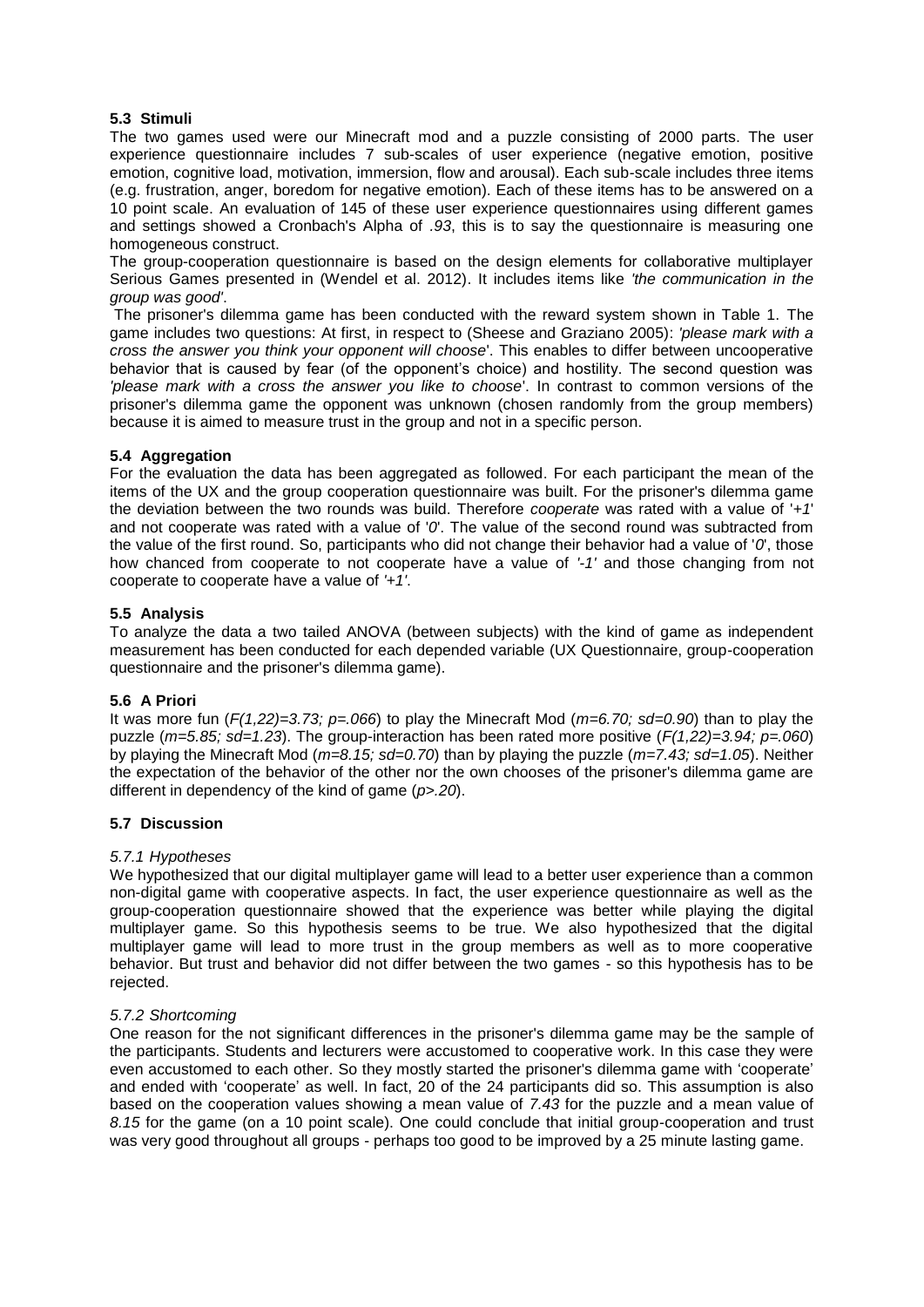## **6 Conclusions**

In this paper, we presented an approach for a multiplayer Serious Game for enhancing teamwork abilities. Our game design is based on design guidelines found in literature. It is designed in a way to support collaborative behavior in a game through the overall setup, special collaborative puzzles and the use of mechanics like player separation and heterogeneous resources.

We implemented our design as a Minecraft Mod. We decided to create a plugin for Bukkit using Spout-Plugin. Thus, we created a Minecraft level based to our game design. We also created an editor in order to enable further level creation for non-programmers. We evaluated our concept using our Minecraft Mod prototype.

Results showed that our Minecraft Mod provides a better game experience and group experience as a non-digital game with cooperative aspects. But to show a significant increase of trust and cooperative behavior a sample of participants might be required, that is not familiar to each other and therefore will not be so trustful to each other right from the start.

## **References**

J. Bayliss, J. (2012) *Teaching game AI through Minecraft mods*. In Games Innovation Conference (IGIC), 2012 IEEE International, pages 1-4, Rochester, NY, USA.

Bergeron, B. (2006) *Developing Serious Games (Game Development Series)*. Charles River Media. Csikszentmihalyi, M. (2000) *Beyond Boredom and Anxiety*. Jossey-Bass.

Delwiche, A. (2006) *Massively Multiplayer Online Games (MMOs) in the New Media Classroom.* Educational Technology & Society, 9(3):160-172.

Duncan, S.C. (2011) *Minecraft, Beyond Construction and Survival*. Well Played, 1(1):1-22.

Gee, J.P. (2003) *What Video Games Have to Teach Us About Learning and Literacy*. Computers in Entertainment (CIE), 1:20.

Harteveld, C. (2011) *Triadic Game Design*. Springer-Verlag New York Inc.

Johnson, D. and Johnson, R. (1994) *Learning Together and Alone, Cooperative, Competitive, and Individualistic Learning*. Needham Heights, MA: Prentice-Hall.

Larusson, J. and Alterman, R. (2009) *Wikis to Support the Collaborative Part of Collaborative Learning*. International Journal of Computer-Supported Collaborative Learning, 4(4):371-402.

Lepper, M.R. and Henderlong, J. (2000) *Turning" Play" into" Work" and "Work" into "Play": 25 Years of Research on Intrinsic Versus Extrinsic Motivation*., chapter Intrinsic and extrinsic motivation: The search for optimal motivation and performance, pages 257-307. Academic Press, San Diego.

Levin, J. (2011) *The Minecraft Teacher.* online via http://minecraftteacher.net/.

Mansour, S. and El-Said, d.M. (2008) *Multi-Players Role- Playing Educational Serious Games: A Link between Fun and Learning*. The International Journal of Learning, 15(11):229-240.

Nacke, L. (2009*) Affective Ludology: Scientific Measurement of User Experience in Interactive Entertainment.* PhD thesis, Blekinge Institute of Technology, Karlskrona, Sweden.

Onrubia, J. and Engel, A. (2009) *Strategies for Collaborative Writing and Phases of Knowledge Construction in CSCL Environments*. Computers & Education, 53(4):1256-1265.

Prensky, M. (2002) *The Motivation of Gameplay: The Real Twenty-first Century Learning Revolution*. On the horizon, 10(1):5-11.

Prensky, M. (2003) *Digital Game-based Learning*. Computational Entertainment, 1(1):21.

Reuter, C. and Wendel, V. and Göbel, S. and Steinmetz, R. (2012) *Multiplayer Adventures for Collaborative Learning With Serious Games*. In P. Felicia, editor, Proceedings of the 6th European Conference on Games Based Learning, pages 416-423. Acad. Conf. Ltd.

Schifter, C. (2012) *Minecraft in an english class*. Poster at 6th European Conference on Games Based Learning (ECGBL).

Sheese, B. and Graziano, W. (2005) *Deciding to Defect*. The Effects of Video-game Violence on Cooperative Behavior. Psychological Science, 15(5):354-357.

Squire, K. (2003) *Video Games in Education*. International journal of intelligent simulations and gaming, 2(1):49-62.

Steinkuehler, C.A. (2004*). Learning in Massively Multiplayer Online Games*. In ICLS '04: Proceedings of the 6<sup>th</sup> international conference on Learning sciences, pages 521-528. International Society of the Learning Sciences.

Sweetser, P and Wyeth, P. (2005) *GameFlow : A Model for Evaluating Player Enjoyment in Games*. Computers in Entertainment (CIE), 3(3):1-24.

Van Eck, R. (2006) *Digital game-based learning: It's not just the digital natives who are restless*. Educause Review, 41(2):16.